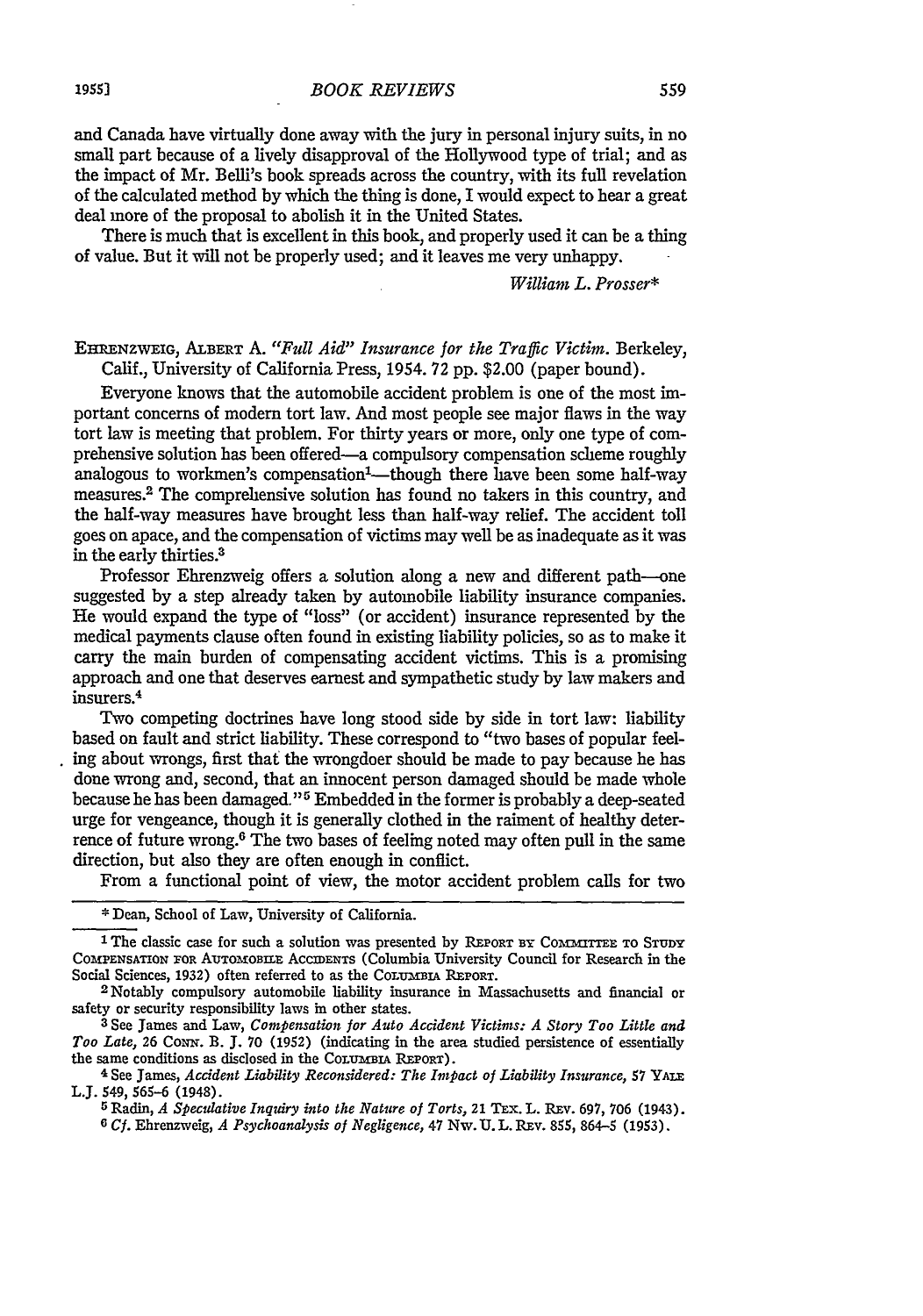things: (1) accident prevention, and *(2)* the minimization of losses that do occur, through equitable and efficient administration. These objectives often go hand in hand, but they may sometimes be in conflict.

As the accident problem has grown in magnitude, there has been increasing demand upon tort law to serve the objective of loss administration. The emergence of liability insurance has furnished a method to distribute and minimize losses, and the liberalization of tort rules has helped plaintiffs get compensation. But the result is far from ideal; its efficiency in promoting loss administration is constantly being thwarted by the cross-pursuit of the fault principle because of "the law's inability to transform a set of quasi-criminal tort rules admonishing a 'wrong-doer' into a tool for distributing losses inevitably caused by the hazards of our mechanized age."<sup>7</sup> This, Ehrenzweig finds, yields a system marked by "delay, perjury, and gamble."<sup>8</sup> He might have added that even the successful litigant finds thrust upon him a burden of providence and wise investment which he is often ill fitted to bear.

Ehrenzweig would solve the riddle by divorcing the compensatory from the admonitory function. Since tort is so much identified with fault and liability insurance is so interwoven with tort liability, he would not have the main burden of compensation carried by either of these, but rather by a form of accident insurance which would provide benefits for victims without regard to fault on anyone's part. The benefits would be roughly comparable to those found under the more generous workmen's compensation plans.9 They would generally be made by way of continuing payments rather than in a lump sum. Experience has shown that accident victims as a class do not in fact carry accident insurance to any great extent; and those who need such protection the most are least apt to provide it for themselves. Ehrenzweig's proposal would not try to make them do so-a futile task-but would have automobile owners provide it. This is the "full aid" insurance of the title.

Full aid insurance is not to be compulsory. The inducement to buy it would be furnished by legislation which would relieve those covered by it from liability for ordinary (in contrast to criminal) negligence.<sup>10</sup> Drivers not covered would remain subject to existing tort liabilities against which they would be free to take out liability insurance. Ultimately, it is hoped, full aid insurance would supplant liability insurance and cover the field.

Pending adoption of the requisite legislation, Ehrezweig invites the insurance industry to devise and write full aid provisions with benefits available to claimants who would be willing to waive their tort claims.<sup>11</sup>

Up to this point, the suggestions have very much indeed to commend them. To the extent used, full aid insurance would minimize accident losses far more equitably and efficiently, from a social point of view, than the delay and caprice of the present system, which affords nearly fabulous recoveries to the fortunate few12 and to their attorneys, but which spells "too little and too late" for the many.

There are, however, things about the proposal in its present form which trouble

12 Much light could be shed on the social value of such recoveries by a study of how they are spent, or squandered.

**<sup>7</sup> EHENzwEiG, "FULL** *Am"* INSURANCE **FOR Tim TnRic Vicm!** 6 (1954). *<sup>8</sup> ld.* at **5.**

*<sup>9</sup> 1d.* at **35-8.**

*<sup>&#</sup>x27;Old.* at **1,** 30 *et seq.*

*<sup>11</sup>Id* at 39.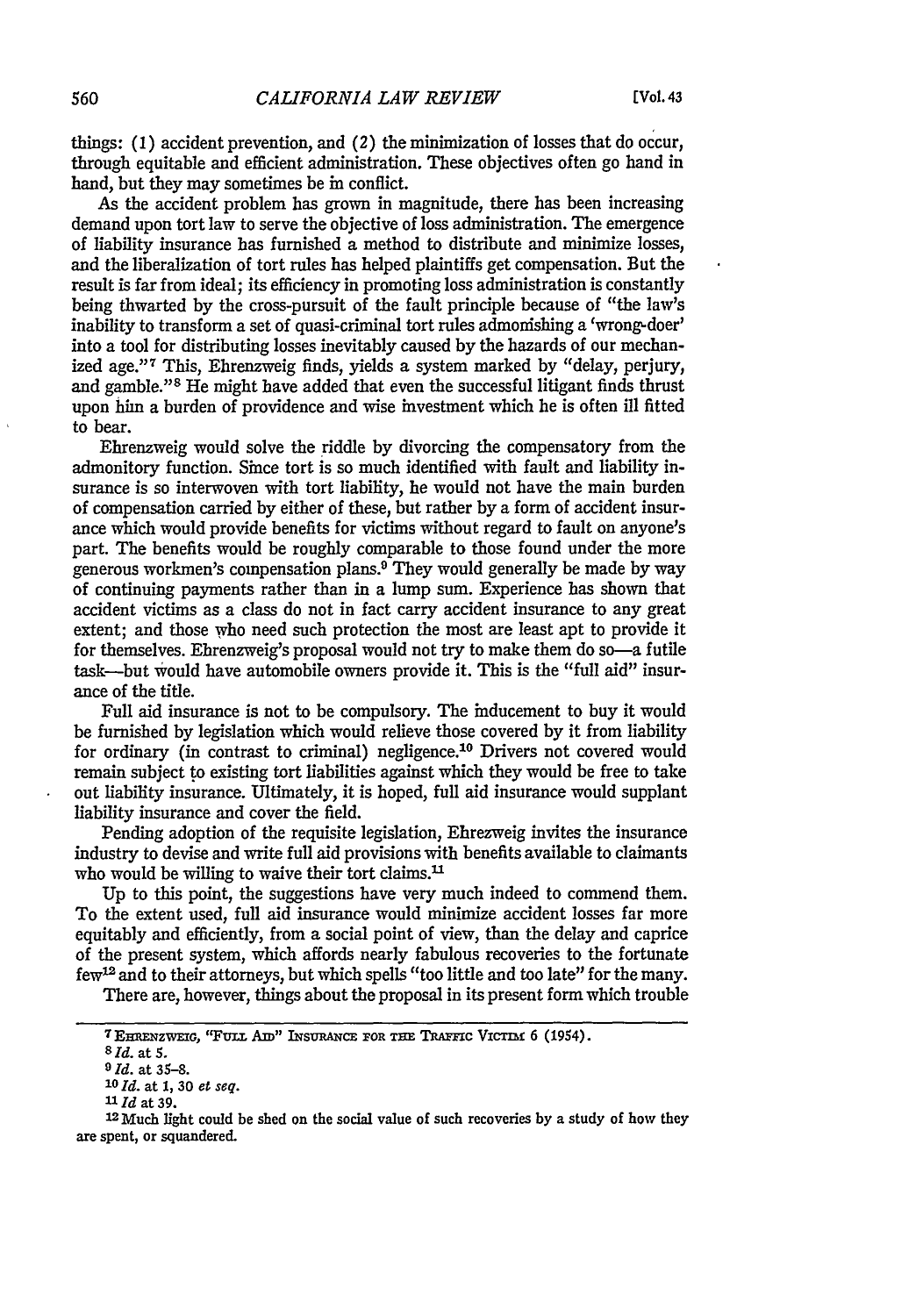me. In the first place, it seems to furnish too little in the way of sanction against the irresponsible automobile owner to make him pull his weight in the scheme. The fear of civil liability does not *now* induce the judgment-proof to pay premiums for liability insurance; and there is no reason to expect the same fear to induce them to pay for full aid coverage. Ehrenzweig would take limited care of the uninsured driver's victims by payments from an uncompensated-injury fund;<sup>13</sup> but even if this took complete care of the victims' needs  $\overline{I}$  object to having other elements in society subsidize judgment-proof car owners for this material part of the cost of their operation. Aside from my personal feeling that such a subsidy is not deserved, I fear it would be planted where it would grow the best crop of irresponsibility that could be had for the seed. This objection could be largely met by making insurance in one form or another compulsory-a solution for which I see no satisfactory

There is another aspect of Ehrenzweig's proposal which bothers me. This is his treatment of "criminal negligence." Here it seems to me he has not put his finger on the spot which will yield the most in the way of admonition, and perhaps has not stuck close enough to his admirable objective of divorcing the compensatory and admonitory functions. "One of the principal features of the proposed scheme is the denial of relief from liability in cases of criminal negligence." 15 For the "promotion of safety," criminally negligent drivers remain under full civil liability to their victims and/or to the Fund, which is to be given an action for a "tort fine" in such cases. Tort fines are also to be levied against criminally negligent accident victims.16 It is not clear to me that all this will be much of a spur to safety. There is substantial reason for thinking that liability exerts its most effective pressure towards accident prevention when it is directed at larger units (industrial, transportation, insurance companies, etc.) rather than at individuals. 17 There well may be, in other words, very little correlation between the effective pressure points for accident prevention and the points at which individual fault is greatest, especially since the group of those originally at fault will probably have more than its share of the judgment-proof who will scarcely feel this kind of pressure, and who will, incidentally, furnish little aid to the Fund. If this is true, thought might profitably be given to recruiting part of the Fund from sources which would be more efficient in promoting safety.

To the extent that individual penalties are effective deterrents in the present field, the proposal of tort fines, to be sued for by a Fund which has incentive to pursue the claims, has some merit. It would probably represent considerable im-

*16 1d.* at 34.

**<sup>17</sup>**See, *e.g., James,* note 4 *supra;* James and Dickinson, *Accident Proneness and Accident* Law, 63 HARV. L. REV. 769 (1950).

substitute.<sup>14</sup>

**<sup>13</sup>** This Fund is to be recruited from (1) "tort fines" against the criminally negligent, including both the injurer and the injured (to the extent, of course, that such fines prove collectible) (pp. 30, 33) ; and (2) such contributions from tax sources as might be deemed to correspond to the taxpayer's saving *(e.g.* in outlay for the court system) from the new scheme "and to his fair share in the burden of automobile losses as a nonmotorized user of the road." (p. 30).

Recourse against the Fund would be conditioned on the injuring party's *insolvency* or *non-liability.* (p. 30). 14 The insurance companies offer various forms of financial or safety responsibility laws

as the panacea. These have often increased the amount of insurance held, but they still leave too wide a gap. See JAMES AND LAW, note 3 *supra;* NEW YORK INSURANCE DEPARTMENT, THE PROBLEM OF THE UNINSURED MOTORIST, [Report by Dep. Supt. George H. Kline and Sp. Asst. Carol **0.** Pearson to Supt. Alfred **J.** Bohlinger, (1951)]. **<sup>1</sup> 5 EnRNZWEiG,** note 7 *supra* at 33.